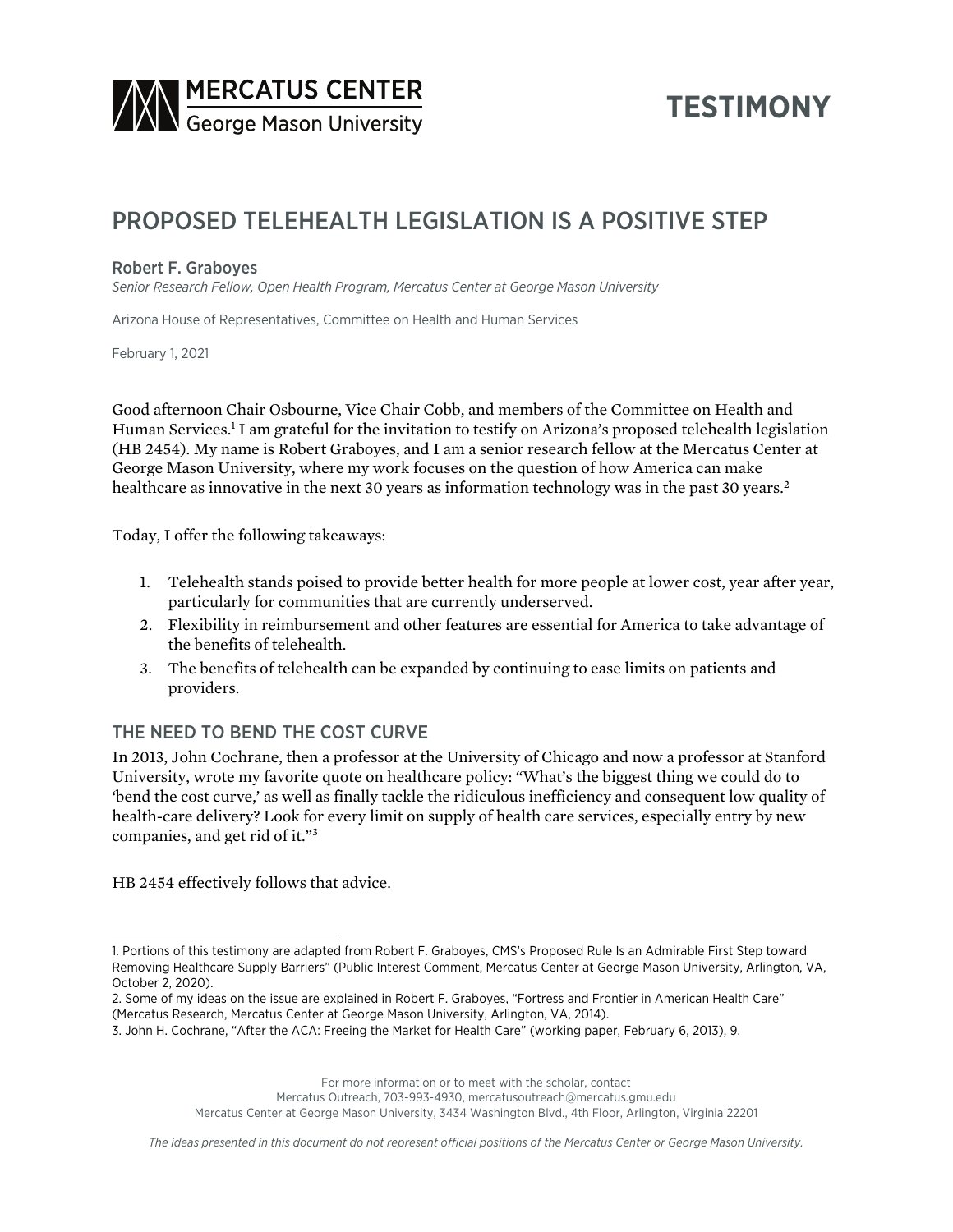### THE BENEFITS OF TELEHEALTH

For all the misery that COVID-19 has foisted on America and the world, it has forced patients and providers alike to recognize the strengths of this technology.4 The virtues of telehealth are legion. These remote technologies offer instantaneous care from most locations 24/7/365.

Telehealth is especially good for those who have traditionally had difficulty receiving timely care (rural communities, inner-city communities, foreign-language speakers, people with limited mobility, those with busy schedules, those with childcare responsibilities, and anyone who has a health issue after hours or on weekends).<sup>5</sup> Even when in-person encounters are feasible, telehealth offers advantages—or potential advantages. Advantages include reduced exposure to pathogens in waiting rooms and examining rooms, reduced no-shows for appointments, and greater patient compliance for treatment regimens (particularly with respect to psychological health).6 For patients, telehealth dispenses with the time and stress of transit.

For those who see telehealth as an essential component of 21st-century medicine, HB 2454 offers some highly positive steps forward, including the following:

- It uses the term "telehealth" instead of "telemedicine," signaling that virtual technologies should be open to physicians and nonphysician providers (e.g., nurse practitioners) alike. Such a substitution also implies that patient-provider encounters include more than simply physician appointments.
- It substitutes the more comprehensive word "encounter" for the word "consultation," with the new word implying a more equal relationship between patient and provider.
- It effectively puts remote and in-person healthcare encounters on equal footing.
- It recognizes that best practices for telehealth and in-office visits differ somewhat and establishes a sensible process for developing telehealth standards.
- It limits excessive documentation requirements that inhibit the development of telehealth.
- It adds audio-only encounters (i.e., telephone calls) to the definition of telehealth.
- It establishes reimbursement standards for telehealth encounters.
- It includes asynchronous (store-and-forward) technologies in the definition of telehealth.

#### PAYMENT AND COSTS IN TELEHEALTH

The bill establishes reimbursement for telehealth at parity with in-office encounters—similar to what the Centers for Medicare and Medicaid Services adopted on an emergency basis in August 2020.7 I recommend that some consideration be given to a more flexible reimbursement policy for telehealth encounters.

Two coauthors and I produce the Mercatus Center's Healthcare Openness and Access Project (HOAP), which provides comparative data on each state's openness to telehealth and other aspects of healthcare.<sup>8</sup> In a recent paper for that project, we wrote the following: "We take it as beneficial that in some states Medicaid will pay for telemedicine. But [payment] parity itself is problematic. One

7. Advisory Board, "The 2021 Medicare Physician Fee Schedule Proposal: What You Need to Know," *Daily Briefing*, August 5, 2020. 8. Jared M. Rhoads, Darcy N. Bryan, and Robert F. Graboyes, "Healthcare Openness and Access Project 2020: Full Release"

(Project Overview, Mercatus Center at George Mason University, Arlington, VA, December 2020), 9.

<sup>4.</sup> Robert F. Graboyes, "Telemedicine Before, During, and After COVID-19," *Discourse*, March 31, 2020.

<sup>5.</sup> Robert F. Graboyes and Conor Norris, "On the Virtues of Telemedicine," *Inside Sources*, August 28, 2019.

<sup>6.</sup> Robert F. Graboyes, "Telepsychiatry — Serving the Underserved," *Inside Sources*, October 9, 2018.